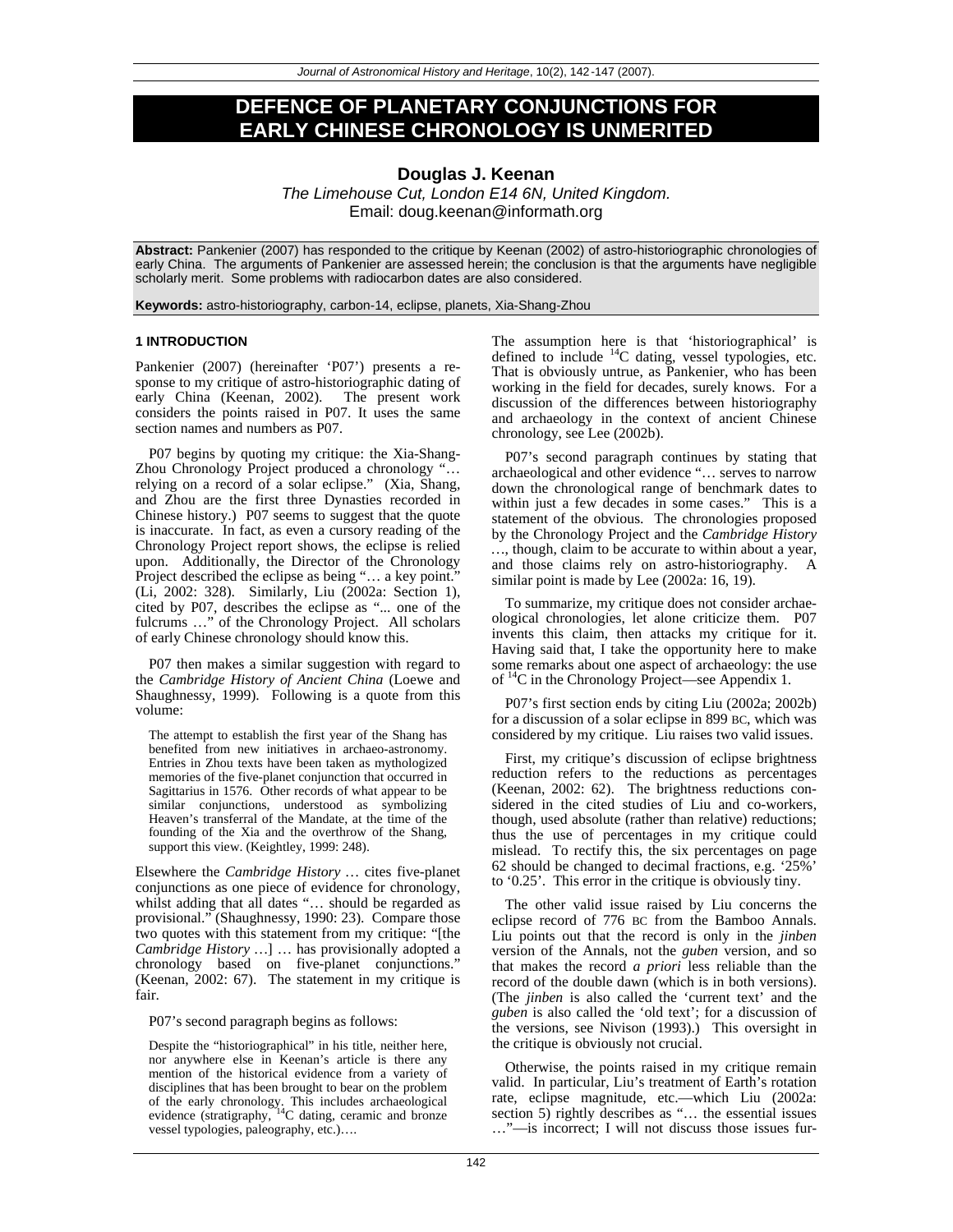ther here, but instead defer to Stephenson (2008), who presents a detailed rejoinder.

Finally, I take this opportunity to fix another error in my critique. On page 66, the critique refers to a record of the eclipse of 776 BC as the sole *Bamboo Annals* astronomical record from after 841 BC. The record is actually just the earliest eclipse record in the *Annals*. This error is of negligible consequence in the context.

### **2 FIVE-PLANET CONJUNCTIONS**

### **2.1 First Quotation**

P07 begins by quoting from my critique: "It is unclear how close planets would have to be in order for the ancient Chinese to have considered them to be in conjunction … some researchers have suggested that the planets only had to be within an arc of 30º (i.e. spanning 30º of the sky)." (Keenan, 2002: 67). P07 next correctly notes "Keenan's source for these arguments is Huang Yilong (Huang, 1990) …", and it then argues against the analysis of Huang.

I showed the argument of P07 to Huang, who replied as follows (private communication, May 2007):

1. No ancient texts so far gave an explicit definition for 五星聚合. My estimate is based on actual usages in ancient observational records.

2. If she 舍 is a synonym for su/xiu 宿, we will find some lunar mansion extends more than 30 degrees.

I am not competent at analysing ancient texts, but that would seem to largely rebut P07's argument. At a minimum, it can be said that there is scholarly dispute, thereby justifying my critique's statement that "... some researchers have suggested …"

It is also worth noting that P07's main argument against Huang's analysis is based on a *Mawangdui* silk manuscript from the second century BC (Han period); so even if the manuscript had given an explicit definition, it would hardly be definitive for how conjunctions were perceived by pre-Han peoples many centuries earlier. Considering both that and Huang's reply, the central point made here by my critique has obviously not been rebutted: it is unclear how close the planets would have to be in order for the ancient Chinese to have considered them to be in conjunction.

P07's final remark in this section is as follows: "… it is unlikely those astrologer-priests could have missed the spectacular pre-dawn planetary massing of 1953 BCE…." My critique, however, never claims otherwise. That is, P07 is again accusing my critique of saying something that it does not say.

### **2.2 Second Quotation**

My critique observes that "There was … no five-planet conjunction in 1576 BC, only a four-planet conjunction." (p.63). Regarding this, P07 acknowledges that there was no five-planet conjunction at that time. P07 further acknowledges that there is no record of a planetary conjunction at that time (saying "… nor does the original text record it as a conjunction."). P07 then tries to argue that none of this matters. This certainly does matter, though.

Pankenier's central proposal has been that planetary conjunctions induce dynastic transitions. The lack of a five-planet conjunction for the transition from the Xia to the Shang is fatal for such a proposal, because fourplanet conjunctions (i) occur quite frequently (defined via any reasonable span of arc; for some examples, see Zhang (1990: 147)) and (ii) have the opposite astrological connotations of five-planet conjunctions (Huang, 1990: 110).

P07 further claims that my critique "... misrepresents the case …" concerning the conjunction of 1576 BC. I disagree; consider how others have presented the case. The quotation in the Introduction from D.N. Keightley explicitly refers to a five-planet conjunction, and Pankenier's works are the sole source for that. Keightley is a leading scholar in this area, and the quote is from the article on the Shang in the *Cambridge History of Ancient China* (the standard English-language reference for ancient China), which was edited by two other leading scholars, M. Loewe and E.L. Shaughnessy. Thus Keightley, and presumably also Loewe and/or Shaughnessy, believed that Pankenier's proposals were based on five-planet conjunctions. (Additionally, at the Second Worldwide Conference of the Society for East Asian Archaeology (in 2000), I met other respected scholars who had the same belief.) As this evidences, Pankenier's publications have led people into believing that the chronological proposal was based on a five-planet conjunction in 1576 BC.

Given some of the statements in Pankenier's publications, that might be expected. For instance, the following is from Pankenier (1981-1982: 19):

… the original account of the conjunction of 1576 B.C. was an extraordinarily apt characterization of this planetary event: "The five planets regressed ...

Another example, from Pankenier (1983-1985), is detailed in the next section. And Pankenier (1995) repeatedly discusses the conjunction of 1576 BC together with the conjunctions of 1953 BC and 1059 BC in a way that would likely induce (and evidently has induced) many people to believe that the three were alike. In other words, although Pankenier might never have explicitly stated that there was a five-planet conjunction in 1576 BC, each of Pankenier's three main papers on the topic has been written such that it could be readily interpreted as describing a five-planet conjunction then.

One other point deserves mention. Pankenier (2007: Section 2) correctly states that I contacted him in August 1998, because of technical issues with his proposals, and that he afterwards sent me a reply. P07 faults my critique for not discussing that. For my critique to discuss that, however, would mean criticizing an unpublished private communication, which seemed to me to be unfair.

The private communication that Pankenier and I had in August 1998 was about a figure in his 1995 paper (Pankenier, 1995: Figure 2). The figure displays the sky on 27 December 1576 BC, when there was a fourplanet conjunction. The figure has some obvious problems, e.g. it shows the Sun high in the sky, but lists the time of day as 23:00. So I asked Pankenier, "This isn't the sky that you would see in China at the time?" Pankenier replied, "No". When I then tried to ascertain why he would publish such a figure, Pankenier responded, "I'm not quite sure why."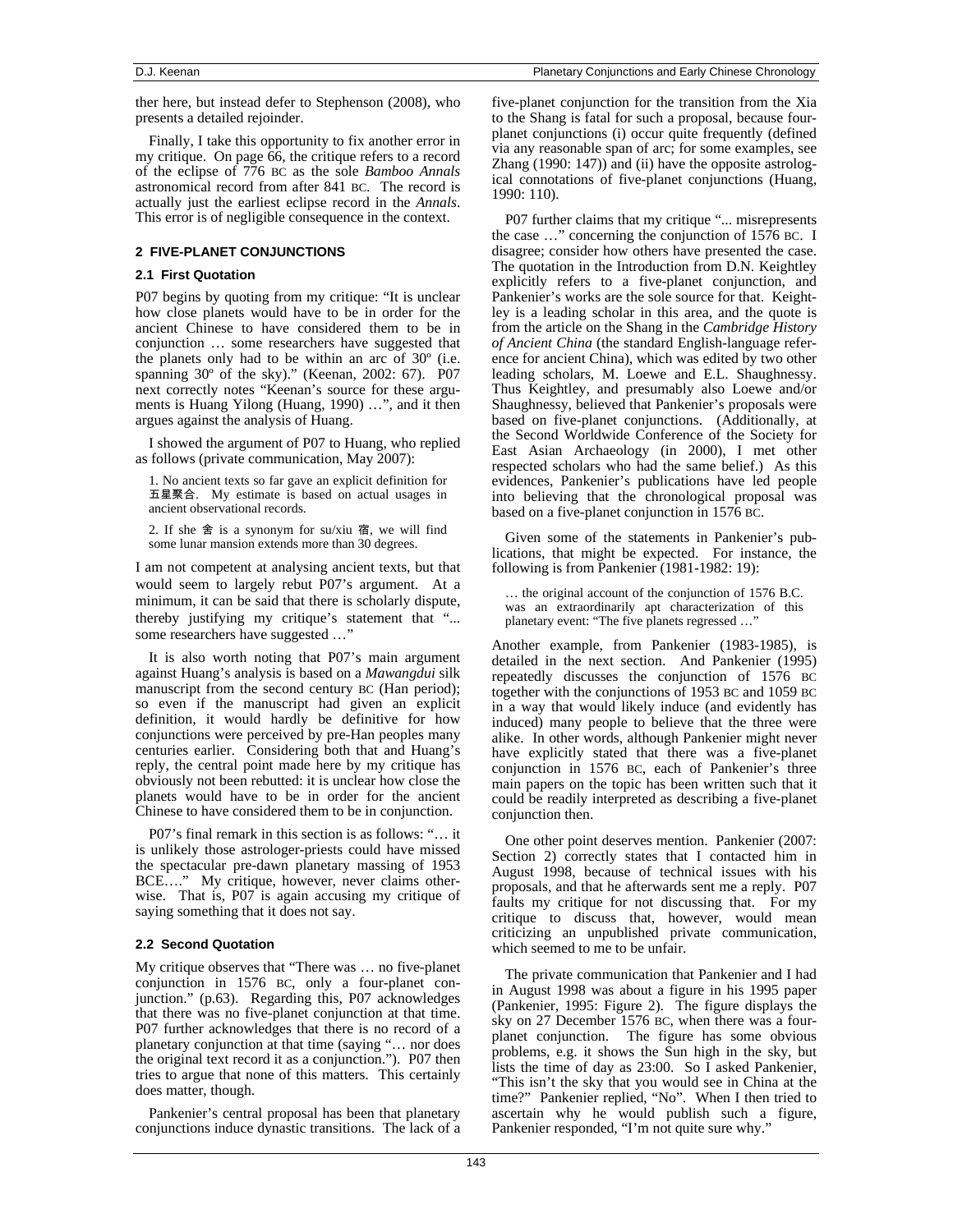### **2.3 Third Quotation**

P07 begins as follows (first quoting my critique):

The above text is like the main text cited as recording a 'conjunction in 1576 BC,' and the proposals adduce this likeness as demonstrating that the two texts record like events. (Keenan, 2002: 64).

Keenan is confused. The 'text' he refers to is from  $Mozi$  墨子 (4<sup>th</sup> century BCE) and relates the myth of the founding of the Xia dynasty. The likeness asserted in regard to this passage is between the accounts of the conjunctions of 1059 and 1953 BCE, *not* 1576 and 1953 ….

The Mozi passage of relevance contains an account of the founding of three Dynasties: Xia, Shang, and Zhou. The passage is translated below (Watson, 1967: Mo Tzu 19; Keenan, 2002: 64). It begins as a question put to Mozi about engaging in warfare:

Now those rulers who delight in offensive warfare attempt to put a pleasing façade upon their doctrines and criticize Mozi, saying "Do you claim that offensive warfare is an unrighteous and unprofitable thing?—in ancient times Yu launched an expedition against the ruler of the Miao, Tang attacked Jie, and King Wu attached Chou, and yet all three are regarded as sage kings; why is that?"

Mozi replied: You have failed to examine the terminology that I employ and do not understand the reasoning behind it. What those men did was not "attack" but "punish".

In ancient times the three Miao tribes were in great disorder and Heaven decreed their destruction. The sun came out at night and for three days it rained blood. A dragon appeared in the ancestral temple and dogs howled in the market place. Ice formed in summertime, the earth split open until springs gushed forth, the [cereal crops] grew differently, and the people were filled with a great terror. Kao Yang gave the command in the Dark Palace, and Yu [the Xia founder] … grasped the jade staff of authority and set out to subdue the ruler of the Miao. Amidst the din of thunder and lightning, a spirit with the face of a man and the body of a bird came bearing a jade baton to wait upon Yu. The general of the Miao was felled by an arrow and the Miao army thrown into great confusion … This is how Yu launched an expedition against the ruler of the Miao.

In the case of King Jie of Xia [the last king of the Xia], Heaven likewise sent down its direst command. Sun and moon failed to appear at the proper time, hot weather and cold mingled in confusion and [cereal crops] were seared and died. Spirits wailed throughout the land and cranes shrieked for more than ten nights. Heaven gave its command to Tang in the Biao Palace, ordering him to take over the solemn mandate from the Xia, for the Xia had fallen into grave disorder … Only then did the Tang dare to lead forth his troops in obedience to the command … After a while a spirit appeared and reported to Tang: "The virtue of the Xia is in great disorder; go and attack it, and I will surely cause you to win victory over it, for I have already received the command from Heaven." Then Heaven ordered Zhuyong to send down fire on the northwest corner of the city of Xia, and Tang, leading the army of Jie, conquered it. … This is how Tang punished Jie.

In the case of King Chou of Shang [the last king of the Shang], Heaven would not sanction his power. His sacrifices were untimely; for ten days and ten nights it rained earth at Bo, and the nine cauldrons moved about. A woman turned into a man, flesh rained down from Heaven, and brambles grew on the state roads. A red bird holding in its beak a baton of jade alighted on the

altar of the Zhou state in the city of Ch'i and proclaimed, "Heaven orders King Wen of Zhou to attach Shang …" Tai Dian journeyed to pay his respects to the Zhou ruler, the river cast up its chart, and the land brought forth the "riding-yellow" beast. King Wu ascended the throne and in a dream he saw three spirits who said to him this: "We have already drowned Chou of Shang in the power of wine; go and attack him, and we will surely cause you to win victory over him!" So King Wu went and attacked him, and replaced the state of Shang with that of Zhou, and Heaven presented King Wu with the yellow bird pennant … This was how [King Wu] carried on the labours of Tang.

Thus, if we examine the cases of these three sage kings, we see that what they did was not to "attack" but to "punish".

(My critique quoted the third paragraph, on the founding of the Xia.) It is apparent that the three paragraphs on the foundings of the Xia, Shang, and Zhou have similarity and are intended to be considered together. Moreover, there seems to be roughly as much similarity between the paragraph on the founding of the Shang (fourth paragraph) and each of the paragraphs on the foundings of the other two Dynasties (third and fifth paragraphs) as there is between the paragraphs on the foundings of the other two Dynasties.

The conjunction of 1576 BC is the event that Pankenier's proposals associate with the passing of the Mandate of Heaven from the Xia to the Shang (i.e. the transition from one dynasty to the next). Compare the quote from P07 at the start of this section with the following from Pankenier (1983-1985: 176-178):

… the earliest mythicized versions of the Mandate conjunctions are found in Mozi … I have suggested that this Mozi account … derives from oral traditions … and that couched in the mythical language in which they are written there is much valuable information bearing on archaic cosmological, astronomical, and religious conceptions of the Chinese. The most obvious example of this is of course the planetary conjunction of 1059 B.C. …

Mozi's account in the same context of the founding of the Shang some five hundred years earlier follows a similar pattern ... Here, too, I would suggest that "Biao Palace" does not refer to a terrestrial edifice … but to one of the constellations … The untimely appearance of the sun and moon … parallels the motive given for the overthrow of Shang …

Mozi singles out three instances of the Mandate's conferral; namely, the founding of the "Three Dynasties"—Xia, Shang, and Zhou. The parallels between the latter two events have already been discussed, so let us now turn to the earliest historical precedent … Here Mozi again reports seasonal dislocations …

Thus, Pankenier compares the three Mozi accounts of what he proposes are descriptions of conjunctions and says that they are similar and have parallels. Moreover, the article from which these quotes are taken is entitled "Mozi and the dates of the Xia, Shang, and Zhou". This thus falsifies what P07 claims (as quoted at the start of this section).

Finally, Huang (1990), Keenan (2002), and others have argued that the interpretation of the three Mozi paragraphs as records of planetary conjunctions is impressionistic and not reliable enough to form the basis of a chronology. Really, I think that is clear.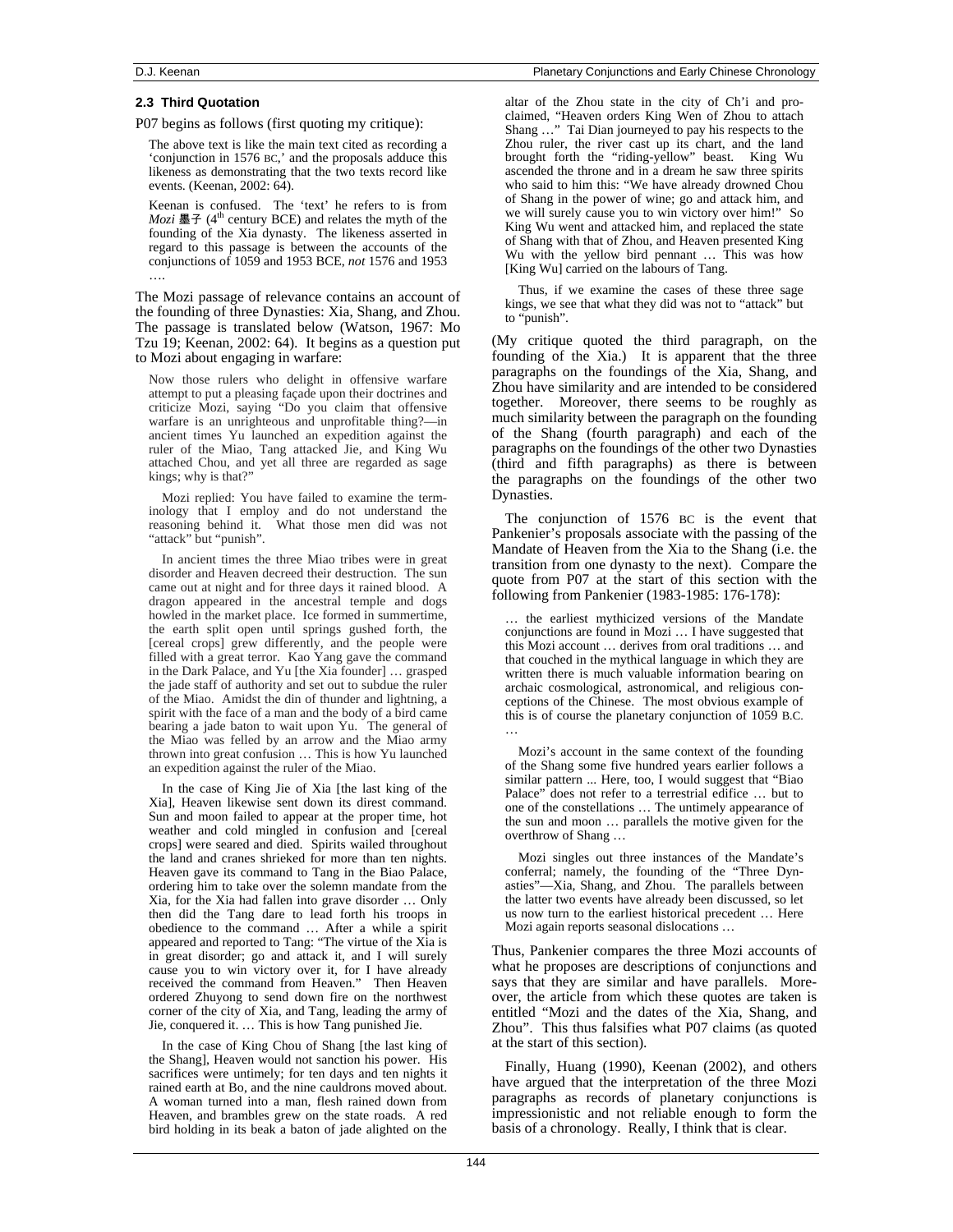### **2.4 Fourth Quotation**

P07 begins by claiming "Keenan does not mention the series of five lunar eclipses in the Shang divination records …" Compare that with what my critique said (Keenan, 2002:  $67$ ): "The Late Shang chronology was claimed to be verified by records of five lunar eclipses; those records, though ..." The claim of P07 is thus an invention.

P07 next faults my critique for (parenthetically) stating that the succession of the Zhou Dynasty "… is usually dated to 1200-1000 BC …", arguing that the dates given in the statement are inaccurate. In fact, I wrote the dates as round numbers, as should be obvious. Exactness was unneeded, and possibly distracting, because the purpose was merely to give some idea of the date for those readers without background knowledge of ancient China. P07 claims that the exact range is 1122-1027 BC, but that claim ignores some proposals. Other authors given different ranges; e.g. in 1997, an extensive review by the Sinological Institute of Beijing Normal University gave 1130-1018 BC (cited by Li, 2003: 482). It is difficult for me to state what the true exact range is, but I agree that it would have been better if my critique had stated the range as 1150-1000 BC. How important is this, given the context?

P07 next claims "… there is also the fact that even the supposedly unreliable *Bamboo Annals* chronology is only off by four years in dating the Zhou Conquest to 1050, and by only twelve years in dating the planetary conjunction to 1071 BCE." This supposed 'fact' presupposes that the astro-historiographic date proposed by Pankenier is valid. The claim is thus circular. It also illustrates how Pankenier 'amends' the years in ancient texts in order to obtain his chronology; this point is discussed further in the next section.

P07 then discusses the texts that purportedly describe the five-planet conjunction (in 1059 BC) proposed to be linked with the transition to the Zhou Dynasty. Those texts described the conjunction as occurring in the astronomical lodge of *Fang*, whereas the conjunction actually occurred 120° away from *Fang* (Huang, 1990: 105-106; Keenan, 2002: 64). Pankenier (1995: n.17) ascribes that discrepancy to 'portentological revisionism'. My critique points out, though, that such revisionism "… would seem to be at least as likely to affect the conjunction's recorded historical timing as its location in the sky" (page 66). In response to that, P07 largely just repeats the arguments of Pankenier (1995). As my critique discusses, those arguments are plausible speculation, but they "… are not reliable enough to form the basis of a chronology."

P07 further makes the following claim:

… as regards the record of the lunar eclipse, the source text comes from chapter 23, *Xiaokai* 小開, one of the 'core' chapters of the *Yi Zhou shu*, which date from the late  $4<sup>th</sup>$  or early  $3<sup>rd</sup>$  century BCE (Shaughnessy, 1993). It is impossible to come away from a reading of the discussion of this work in the authoritative bibliography *Early Chinese Texts* with the impression that the scholarly consensus is that the *Xiaokai* chapter "… is suspected of being fabricated."

The statement being quoted from my critique ("… is suspected of being fabricated.") has two references (Keenan, 2002: n.44). One of those references is by E.L. Shaughnessy (whom P07 relies upon); here is what Shaughnessy (1991: 222-223) says: "… the record itself is somewhat suspect since the 'Xiao kai' chapter belongs to what I have elsewhere termed the 'Jizhong' stratum of the Yi Zoushu, which I have suggested may have been composed in the fourth century A.D." The other reference is by N. Barnard (one of the most esteemed scholars of ancient Chinese texts); here is what Barnard (1993: n.17) says: "Chang Hsin-ch'eng's survey of the accounts and critical analyses of the *Yi-Zhou-shu* results in the impression that it is, for the most part, a forgery, if not entirely so. Liang Ch'ich'ao, for instance, is of the opinion that 'no less than eleven of the chapters are faked, while of the remainder, many have been tampered with or falsified; but it is not easy to determine which ones are authentic'". P07 thus ignores the references in my critique and misrepresents Shaughnessy.

Additionally, even if the text were reliable, it is far from clear that the text records an eclipse on the specified day. This point was made by my critique (p. 67) and is ignored by P07.

The last claim in this section of P07 is that the *Bamboo Annals* record of a planetary conjunction in 1059 BC must be reliable because "… it would have been utterly impossible … to retrospectively compute the location of an  $11<sup>th</sup>$  century BCE conjunction of planets with sufficient accuracy to place it in the correct location in the sky." As noted above, the location given in the *Bamboo Annals* is actually in error by 120°, which obviously greatly weakens the claim to be utterly impossible. Pankenier's proposals argue that the error was due to portentological revisionism; they then give an interpretation of the bird bearing a jade baton (mentioned in the quoted ancient texts) to relocate the conjunction, but the interpretation is plainly impressionistic and less than certain.

## **2.5 Fifth and Sixth Quotations**

P07 faults my critique for its discussion of lunar eclipses, saying the "… one crucial fact …" that the critique does not mention is "… the relative date in the reign of King Wen of Zhou that prefaces the reference to the lunar eclipse [in the eclipse record]." The eclipse was indeed recorded as occurring during the  $35<sup>th</sup>$  year of the king's reign. P07 then argues: "Given" year, month, and precise day, we can be a great deal more confident about the dating of this eclipse than if only the month and day had appeared."

We are not, however, given a certain month and day; rather, there is some uncertainty in both, especially the month (Keenan, 2002: 67). Furthermore, we are not given an absolute (i.e. calendar) year, but rather a relative year; the argument of P07 appears to mix absolute and relative years.

P07 further claims "… if 1065 BCE was King Wen's  $35<sup>th</sup>$  year, then 1059 BCE, the year of the conjunction of the five planets, would have been King Wen's  $41<sup>st</sup>$ year, precisely the result referred to above which derives from completely independent historical records." The "… result referred to above …" is that the fiveplanet conjunction of 1059 BC occurred during Wen's  $41<sup>st</sup>$  year. The 'result' is unreferenced, but Pankenier (1995: n.10) claims the same result, citing Pankenier (1992: part 2). Pankenier (1992) generally argues for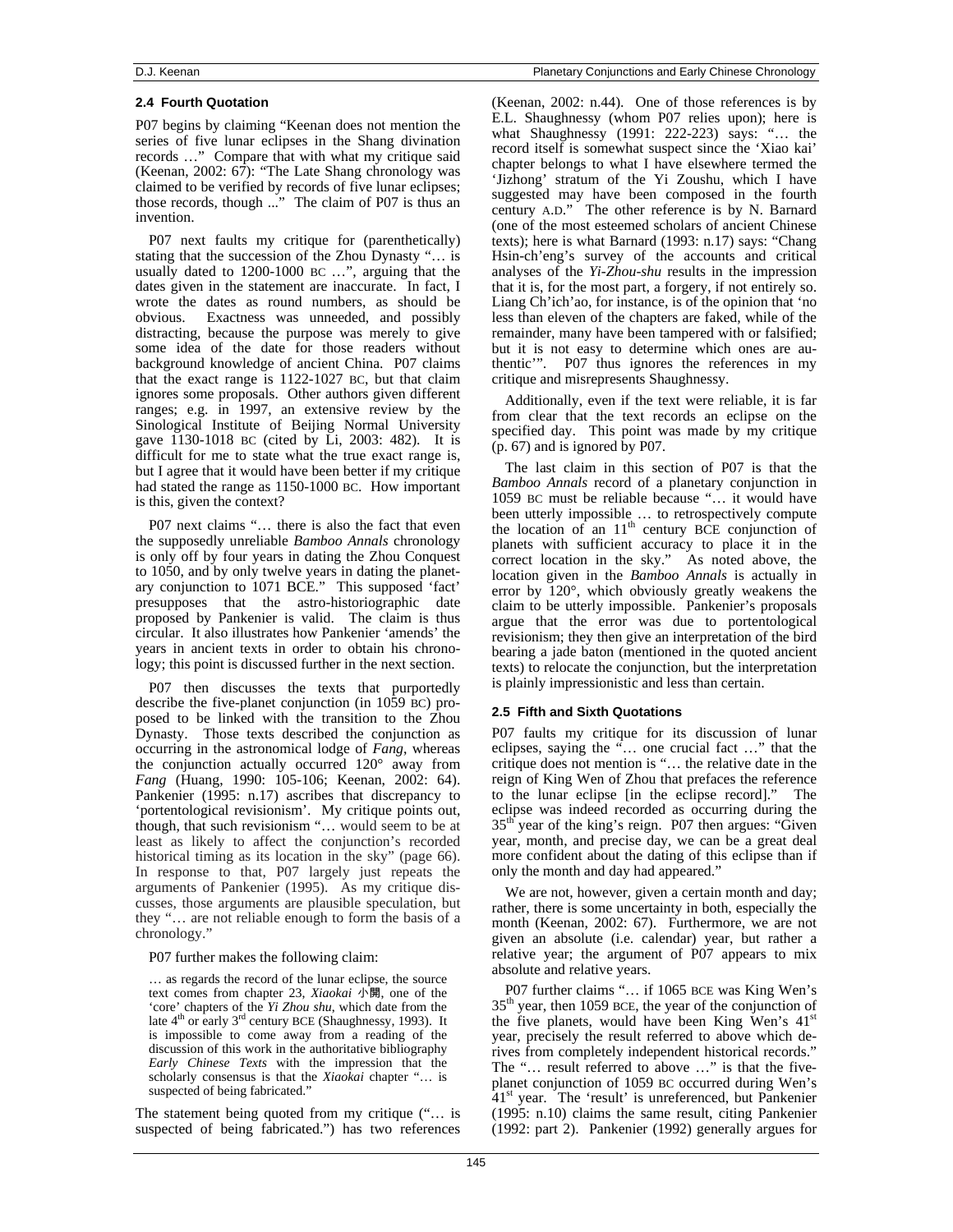dates by making numerous revisions to the ancient texts. Here are some selections to illustrate that:

… there is a sixteen-year error in the *Bamboo Annals* for the beginning of Di Xin's reign …

… The events of [King Wu's] actual five years of rule … have been redistributed among the seventeen years allotted to him in the *Bamboo Annals* …

… this contradiction between *Yi Zhou shu* and reconstructed *Bamboo Annals* is the result of the same confusion …

… these events could not really have taken place four years after …

… reconciling the *Yi Zhou shu* record of Kind Wen's death in the 9th year with the contradictory account in [*Records of the Grand Historian*] which has Wen dying in the 7th year.

… allowing only for the commonest of copyist's errors (writing '23' for '13', and '3' for '1') …

… [*Records of the Grand Historian*] states that King Wen died six years after attacking the Quan Yi barbarians … it appears, therefore, that [the *Records of the Grand Historian* was incorrect] about the timing of that campaign …

… the *Bamboo Annals* figures can be shown to be unreliable; for example, Di Xin is assigned fifty-two years, though we now know that he actually only reigned for forty years; Di Yi is assigned only nine years even though … he ruled more than fifteen.

… the *Bamboo Annals* … misplaced a reference to a Phoenix augury alluding to the planetary conjunction by entering it under the year of King Wen's ascension in Zhou many years before.

As the selections indicate, Pankenier ignores some texts and revises others. (The selections give only some examples; there are several more.) This is a game that allows matching the texts to almost any feasible chronology.

Additionally, the claim about King Wen's  $41<sup>st</sup>$  year assumes that the transition from the Shang to the Zhou was synchronous with the five-planet conjunction of 1059 BC. That introduces some circularity into the argument. Furthermore, it requires revision of the *Bamboo Annals*. Indeed, Pankenier (1992) relies on a revision of the *Bamboo Annals* that was shown to be unsound (Barnard, 1993); this unsoundness was noted by my critique (page 65), but is ignored by P07.

The last fault claimed by P07 is the following:

In Keenan's own words in another context (Keenan, 2002: 66): "That an actual eclipse would match the record's date just by chance is very improbable."

The other context (page 66) concerns *(near-)total solar* eclipses. The discussion here concerns *partial lunar* eclipses. The error in the argument of P07 is plain.

### **3 CONCLUDING REMARKS**

To summarise, P07 has no significant points that are valid. Moreover, Pankenier surely knows that many of the points raised by P07 are untrue. Additionally, it is noteworthy that the Chronology Project considered using planetary conjunctions for its work, but ultimately decided to reject this approach, because the records were considered too unreliable (see, for example, Liu, 2002b: 2 and Liu, 2002a: section 2).

In conclusion, the present work, together with that of Stephenson (2007), affirms my 2002 critique: astrohistoriographic chronologies of early China are unfounded.

### **4 ACKNOWLEDGMENTS**

Appreciative thanks are offered to Guo Zhiyu and F. Richard Stephenson for their helpful comments.

### **5 REFERENCES**

- *Xia-Shang-Zhou duandai gongcheng* 夏商周斷代工程 [Xia-Shang-Zhou Chronology Project] Beijing, Shijie Tushu Chuban Gongsi (2000).
- Barnard, N., 1993. Astronomical data from ancient Chinese records: the requirements of historical research methodology. *East Asian History*, 6, 47-74.
- Guo Zhiyu, Lin Kexin, Lu Xiangyang, Ma Hongji, Li Kun, Yuan Jinglin, Yuan Sixun, Wu Xiaohong, and Liu Xu, 2001. AMS radiocarbon dating of Tianma-Qucun site Shanxi, China. *Radiocarbon*, 43, 1109-1114.
- Huang Yi-long, 1990. A study of five-planet conjunctions in Chinese history. *Early China*, 15, 97-112.
- Keenan, D.J., 2002, Astro-historiographic chronologies of early China are unfounded. *East Asian History*, 23: 61-68.
- Keenan, D.J., 2004. Radiocarbon dates from Iron Age Gordion are confounded. *Ancient West & East*, 3, 100-103.
- Keightley, D.N., 1999. The Shang. In Loewe, M., and Shaughnessy E.L. (eds.). *Cambridge History of Ancient China*. Cambridge, Cambridge University Press. Pp. 232- 291.
- Kromer, B., Manning, S.W., Kuniholm, P.I., Newton, M.W., Spurk, M., and Levin. I., 2001. Regional  ${}^{14}CO_2$  offsets in the troposphere. *Science*, 294, 2529-2532.
- Lee, Y.K., 2002a. Building the chronology of early Chinese history. *Asian Perspectives*, 41, 15-42.
- Lee, Y.K., 2002b. Differential resolution in history and archaeology. *Journal of East Asian Archaeology*, 4, 375- 386.
- Li Xueqin, 2002. The Xia-Shang-Zhou Chronology Project. *Journal of East Asian Archaeology*, 4, 321-333.
- Li Yong, 2003. A query on the year of King Wu's conquest over King Zhou determined by the Xia-Shang-Zhou Chronology Project. *Science in China G*, 46, 481-491.
- Liu Ciyuan, 2002a. Tian zai dan rishi de genju—dui Keenan zhiyi de zhushi 天再旦日食的根据-對 Keenan 质疑的注释. *Shaanxi tianwentai tai kan* 陜西天文台台刊 [*Publications of the Shaanxi Astronomical Observatory*], 25, 70-73. [English translation available at http://www.informath.org/ PSAO02i.pdf.]
- Liu Ciyuan, 2002b. Astronomy in the Xia-Shang-Zhou Chronology Project. *Journal of Astronomical History and Heritage*, 5, 1-8.
- Liu Kexin, Guo Zhiyu & 14 others, 2000. Improvements of PKUAMS for precision  $14$ C analysis of the project of Xia– Shang–Zhou Chronology. *Nuclear Instruments and Methods in Physics Research B*, 172, 70-74.
- Loewe, M., and Shaughnessy E.L. (eds.), 1999. *The Cambridge History of Ancient China*. Cambridge, Cambridge University Press.
- Manning, S.W., Kromer, B., Kuniholm, P.I. and Newton, M.W., 2001. Confirmation of near-absolute dating of east Mediterranean Bronze-Iron Dendrochronology. *Antiquity*, 77, Project Gallery — http://antiquity.ac.uk/projgall/ manning/manning.html. [Data at http://www.arts.cornell. edu/dendro/antiquity.html.]
- Nivison, D.S., 1993. Chu shu chi nie. In Loewe M. (ed.). *Early Chinese Texts: A Bibliographical Guide.* Berkeley, Society for the Study of Early China. Pp. 39-47.
- Pankenier, D.W., 1981-1982. Astronomical dates in Shang and Western Zhou. *Early China*, 7, 2-32.
- Pankenier, D.W., 1983-1985. Mozi and the dates of Xia, Shang, and Zhou. *Early China*, 9-10, 175-183.